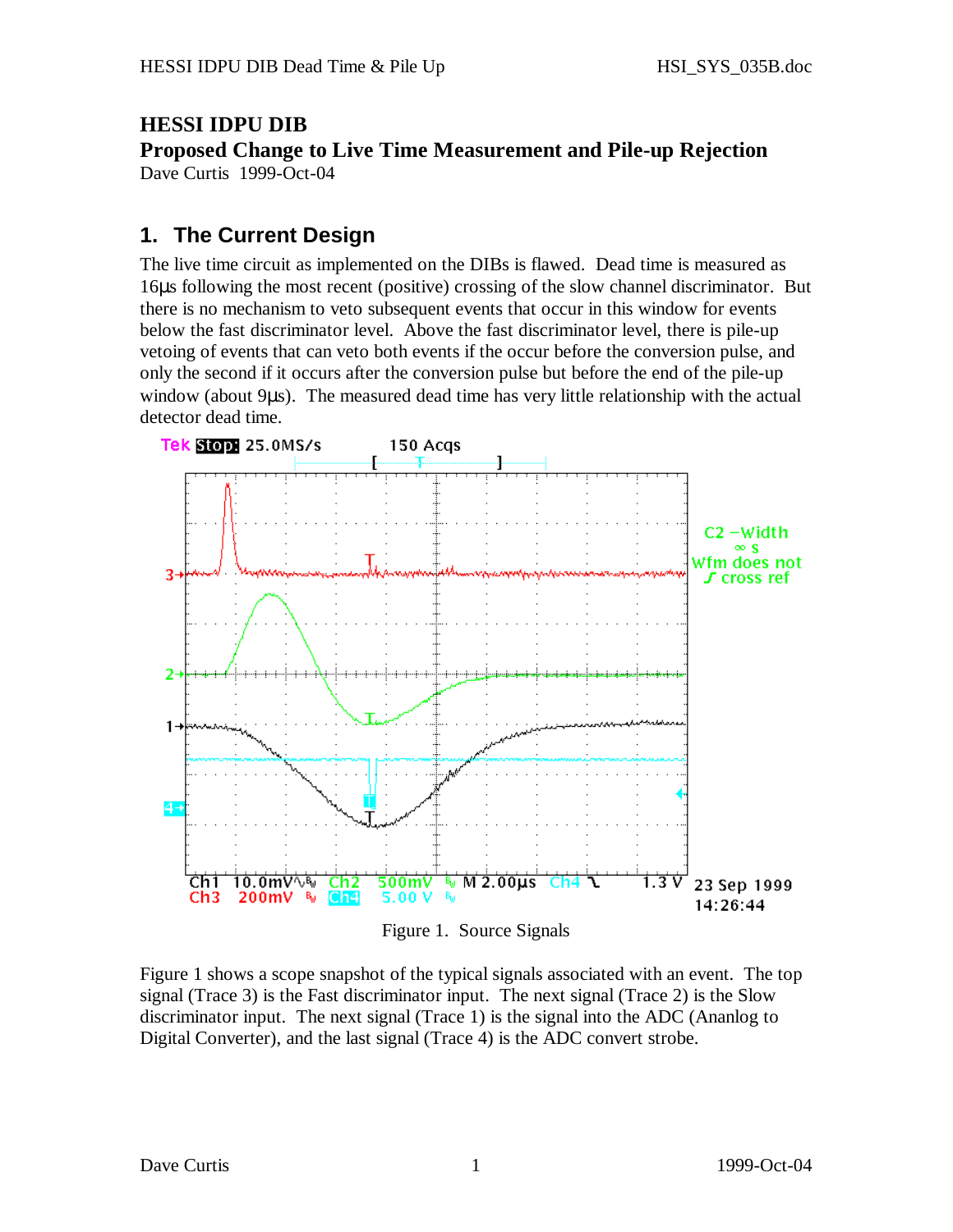## **2. Issues**

For higher energy events (above the fast discriminator), the pile-up circuit works well at eliminating pile-up. A reasonable measure of the dead time for this circuit is the pile-up window, which starts when the fast discriminator threshold is exceeded, and extends 9us after the latest exceedance (retriggerable). The only problem is that the effect of the circuit will need to be modeled to determine the rate correction since two events can produce zero, one, or two measured events depending on how close the events are. At least there is no significant energy dependence provided both events are above the fast discriminator threshold level.

For lower energy pulses (below the fast discriminator threshold level, but above the slow discriminator threshold level), the situation is complicated. There is no reliable way to know if multiple events occur during the pulse shaping time. If a second low energy event occurs during the time that the slow discriminator is still active (typically about 3- 4μs), then the slow discriminator will remain active somewhat longer (due to the pile-up of the signals). In this case, the detector is effectively dead while the discriminator is high. If a second event occurs after the discriminator goes inactive, it may or may not cause a re-crossing of the discriminator depending on the relative size of the two pulses (the second pulse must overcome the negative tail of the first). This makes an energydependent dead time. To avoid this energy-dependence, it would be better to veto any event that occurs between the time that the slow discriminator goes inactive and some later time when the signal into the discriminator has returned to near zero (about 5us).

Another constraint is that the ADC is shut off when the dead-time signal goes inactive. This should not happen before 3μs after the convert pulse or the measured value will be returned as zero.

One final constraint is that the boards have been fabricated and time is short, so a minimum change to the existing circuit is desirable. Also, there is exactly one spare IC location for any extra logic that is required.

There is no easy solution to the dead time issue. Pile-up rejection of events below the fast discriminator is not possible; the best that can be hoped for is pile up rejection for events above the fast discriminator level, and a measurement of dead time for all events which is sufficiently well understood to be able to correct the events rate accurately.

## **3. Proposed Solution**

I propose changing the dead time measurement, and also adding a veto for low energy events that occur within the dead time window.

The dead time shall be a combination (logical-OR) of the pile-up window and a lowenergy event window. The low energy event window shall start when the slow discriminator threshold is crossed, and continue about 5μs after the latest time the slow discriminator goes inactive. Both of these windows are retriggerable, so a second event occurring within the window will stretch the dead time.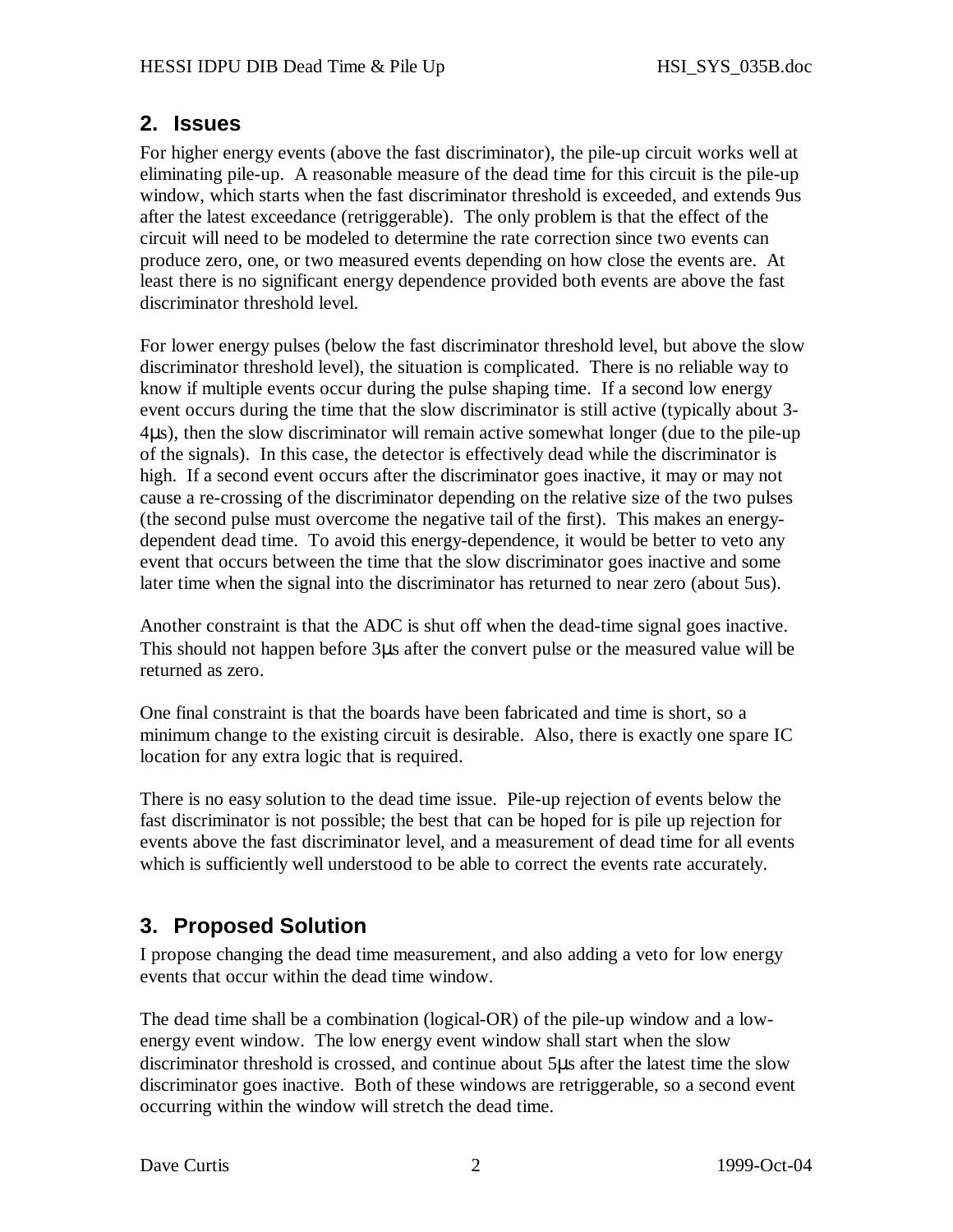The existing pile-up circuit shall be used for fast events, with the associated dead time effects described above. The circuit shall be changed to work with the low energy events as follows: The veto signal generated when a second fast event occurs shall also be set when the ADC conversion pulse fires, so that subsequent fast or slow events shall be vetoed. Also, the veto signal shall continue high until the dead signal (OR of fast and slow dead time) goes inactive (the current circuit resets the veto signal when the pile-up window ends). This means that a long string of events all happening close together (before the dead time for the previous event expires) will cause only the first event to be measured (and not even that one if the fast pile-up circuit is triggered).



Figure 2 - Slow Discriminator Live Time

Figure 2 shows a simulation of how the proposed system will work with three events into the slow discriminator (ignoring the fast discriminator). The input waveform (captured with an oscilloscope) is replicated with delay and amplitude changes, and the resulting sum is what the discriminator sees. The events occur at 0, 3μs, and 6μs, and have amplitudes 1.3, 0.5, and 1. The first trace above the pulse waveforms (U44) is the output of the slow discriminator. The threshold is set to 0.2V on this scale. Note that the second event does not trigger the discriminator. The next waveform up shows the dead time signal, which will be measured. The next signal up is the veto signal that causes subsequent events to be rejected. The top trace is the ADC convert pulse, showing a single converted event.

If a low energy event (below the fast discriminator threshold) is followed by a high energy event (above the fast discriminator threshold), or vice-versa, the first event will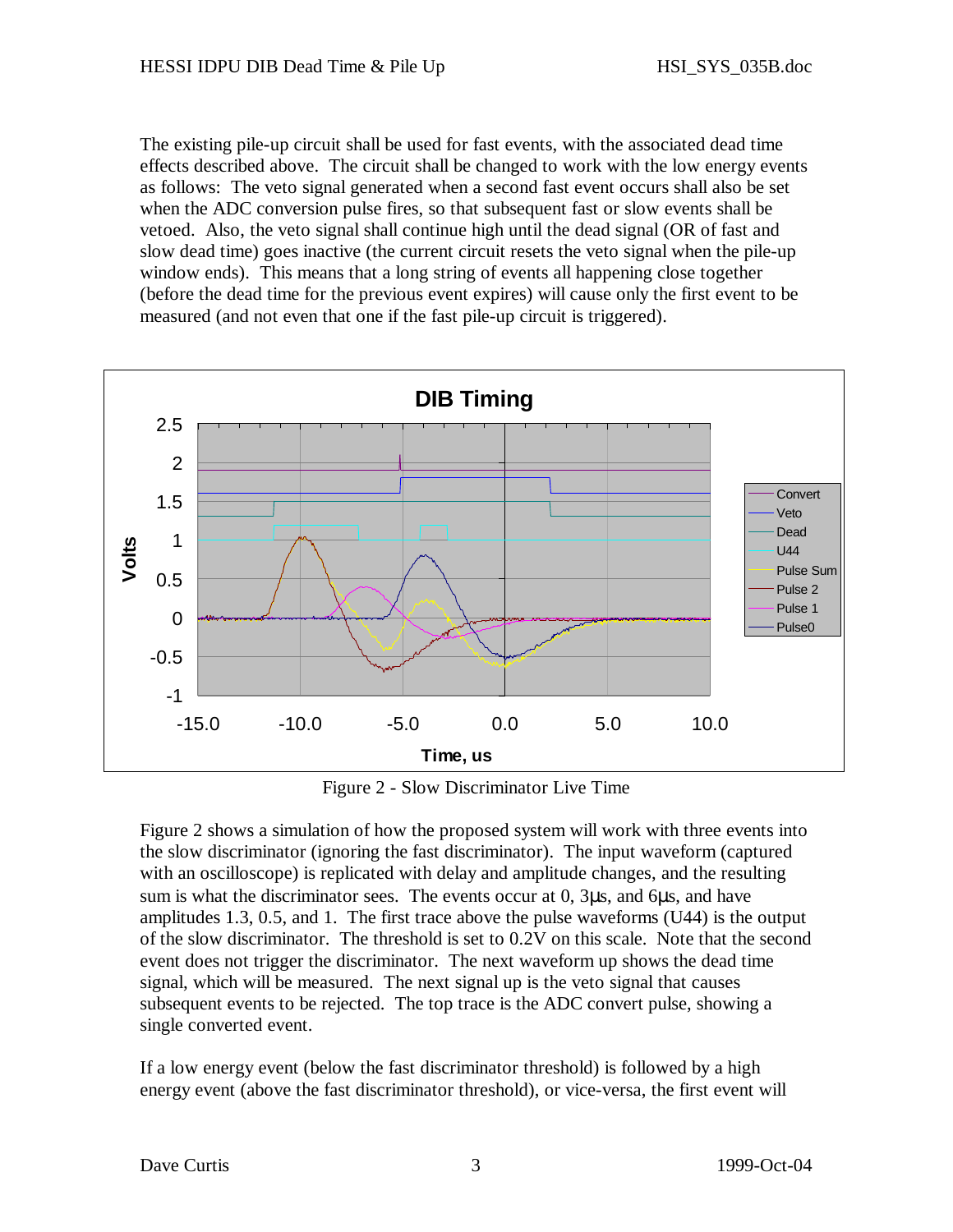not be rejected, but the second will if it occurs before the dead time expires. The event energy measurement is likely to be piled-up if the second event occurs before the ADC convert strobe. The circuit acts the same as it does for two low energy events. Pile-up rejection, and the possibility of no conversions, happens only for two high energy events.

This fix can be implemented on the front segment using the available resources on the DIB board (and adding one IC to the spare socket). For the rear segment, I propose using the fast event pile-up for dead time measurement, but making no other change. So long as the fast and slow discriminators are set to the same energy, this should work correctly. If the slow threshold is set below the fast threshold, there will be no dead time measured for events below the fast threshold. If this is not acceptable, the same fix to the rear segment can be made to the rear segment, but it will be more difficult (another IC will have to be added somewhere).

# **4. The Details**

The raw signals that are used in live time and pile up rejection are slow and fast discriminator inputs as shown in Figure 1. The proposed solution is shown in a block diagrams in Figure 3 and 4.



Figure 3 - Front Segment Block Diagram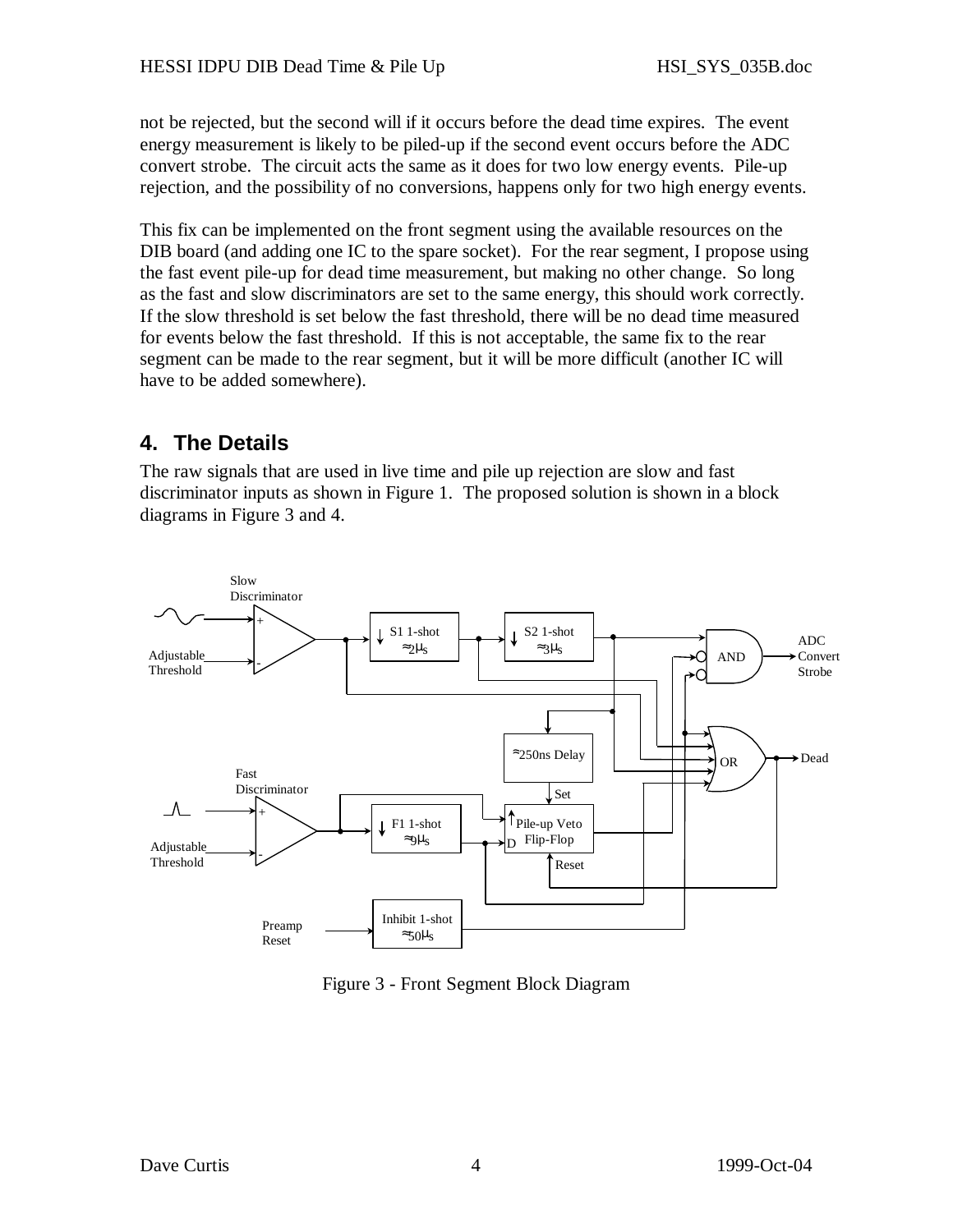

Figure 4 - Rear Segment Block Diagram

## 4.1. *Fast Discriminator*

The fast discriminator input is a symmetric triangular pulse proportional in height to the energy of the photon, and about 800ns in width at the base. The Fast discriminator goes active when the fast discriminator input exceeds the (programmable) fast discriminator threshold, and goes inactive when it the input falls back below the threshold. The width of the fast discriminator output increases as the pulse height increases, and goes to almost zero when the pulse just exceeds the threshold (a small amount of AC hysteresis limits this shortest pulse out to about 50ns). Note that there is some energy dependence to the exact timing of the edges of the fast discriminator output; to first order, the center of the output pulse should be energy-independent.

The fast discriminator threshold shall be set somewhat above the noise level, somewhere around 15keV.

### 4.2. *Slow Discriminator*

The slow discriminator input is a differentiated version of an intermediate stage of the pulse shaping. The pulse shape is energy independent, but the pulse height is proportional to the photon energy. If multiple photons come within the pulse shape time, their pulse responses will be added together as shown in Figure 2. The slow discriminator goes active when the slow discriminator input exceeds the (programmable) threshold, and goes inactive when the signal crosses zero. The zero-crossing detect is important since its timing is pulse-height independent. The ADC convert strobe is a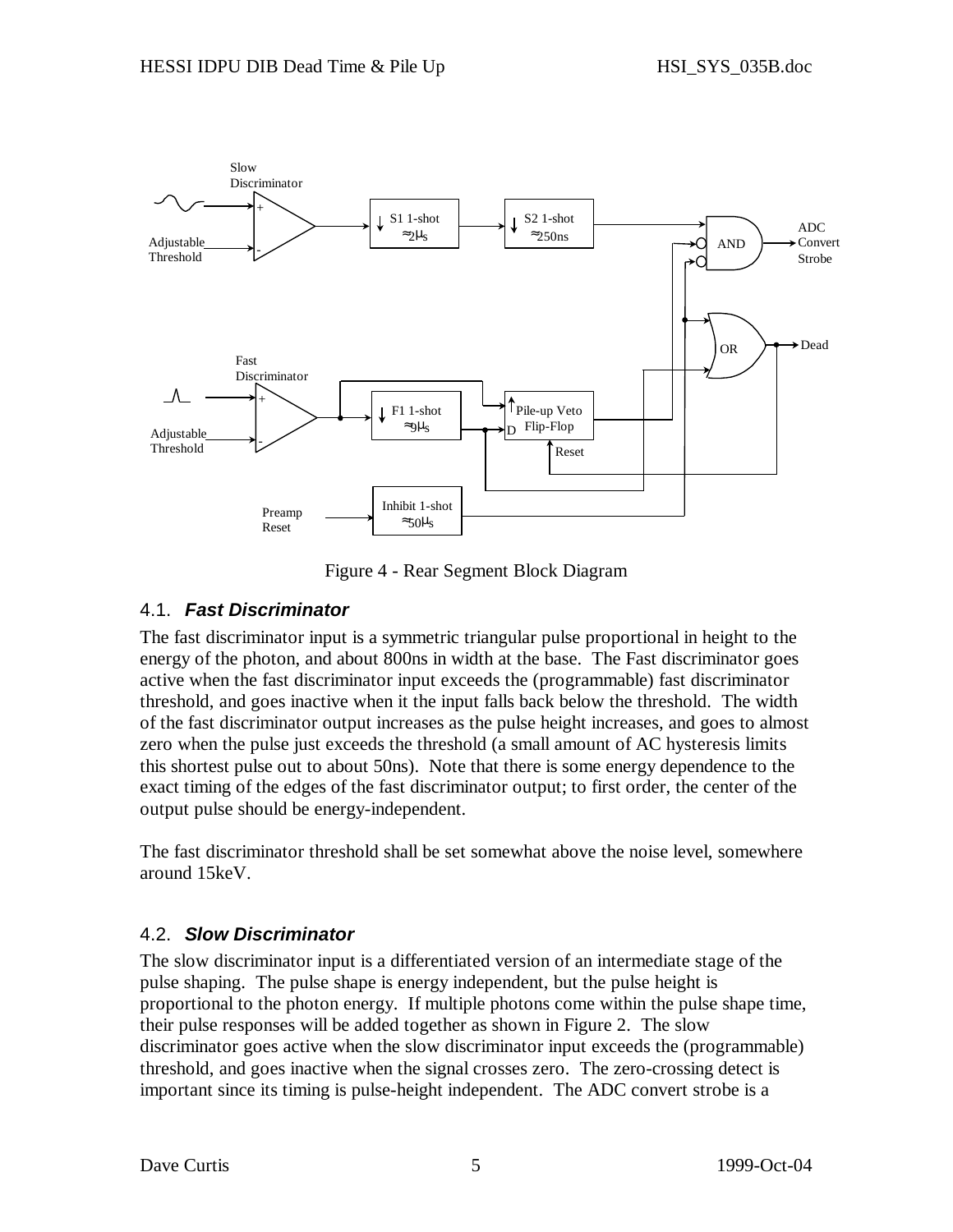fixed delay following the zero-crossing. The timing of the front edge of the slow discriminator output will vary with the energy of the photon.

The slow discriminator threshold shall also be set some slightly above the noise level. Since the integration time is longer for the slow discriminator input signal than for the fast discriminator input signal, the noise level should be proportionally lower, perhaps around 3-4keV.

## 4.3. *ADC Sampling*

The ADC is sampled a fixed delay time (about 2us) after the zero crossing signal generated by the back-edge slow discriminator. This delay is generated by a "1-shot" called P1 that goes active when the Slow Discriminator goes inactive, stays active a fixed time (about 2μs, set during board test to match the peaking time of the ADC input signal), and then goes inactive. S1 is followed by a second 1-shot, S2, originally designed to generate the short (200ns) convert strobe for the ADC. S2 goes active when S1 goes inactive, and stays active a fixed time interval. The ADC starts conversion when this signal goes active. The ADC requires that this signal stay active at least 40ns, and it is recommended that it stays active no longer than 500ns to avoid effecting the conversion. Both S1 and S2 are edge-sensitive and retriggerable, meaning that if the input goes from active to inactive again during the time that the unit is active, the unit will stay active for the designated time interval after this second event.

The ADC conversion signal is inhibited for a short interval after a preamp reset has occurred to give time for the signal string to settle.

## 4.4. *ADC Conversion Window*

The ADC is power-strobed to save energy. It is in 'nap mode' between conversions. The slow discriminator output signal is used to wake up the ADC (when the signal goes active). The ADC continues to stay awake until the dead time signal into the digital electronics goes inactive; the logic then puts the ADC back into nap mode. This puts a constraint on the dead time signal that it should not go inactive before the conversion is complete (about 2.5μs after the conversion strobe).

## 4.5. *Pile-up Circuit*

The pile-up circuit is designed to veto events that occur so close together that their pulse shapes into the ADC overlap at the time of the ADC convert strobe. This circuit requires advance knowledge that an event has happened, and so is based on the fast discriminator signal. This means that it does not work for events below the fast discriminator threshold.

The fast discriminator is fed to another one-shot, F1, which is set to about 9μs. Note that F1 is activated when the fast discriminator goes inactive. A pulse occurring before this time would be 'piled-up' with the preceding pulse, causing a mis-measurement of the first event and/or the second events energy. Should the fast discriminator go active a second time while F1 is active, the ADC convert strobe is disabled. The ADC convert disable stays active until the dead time signal goes inactive (see below). Since this can happen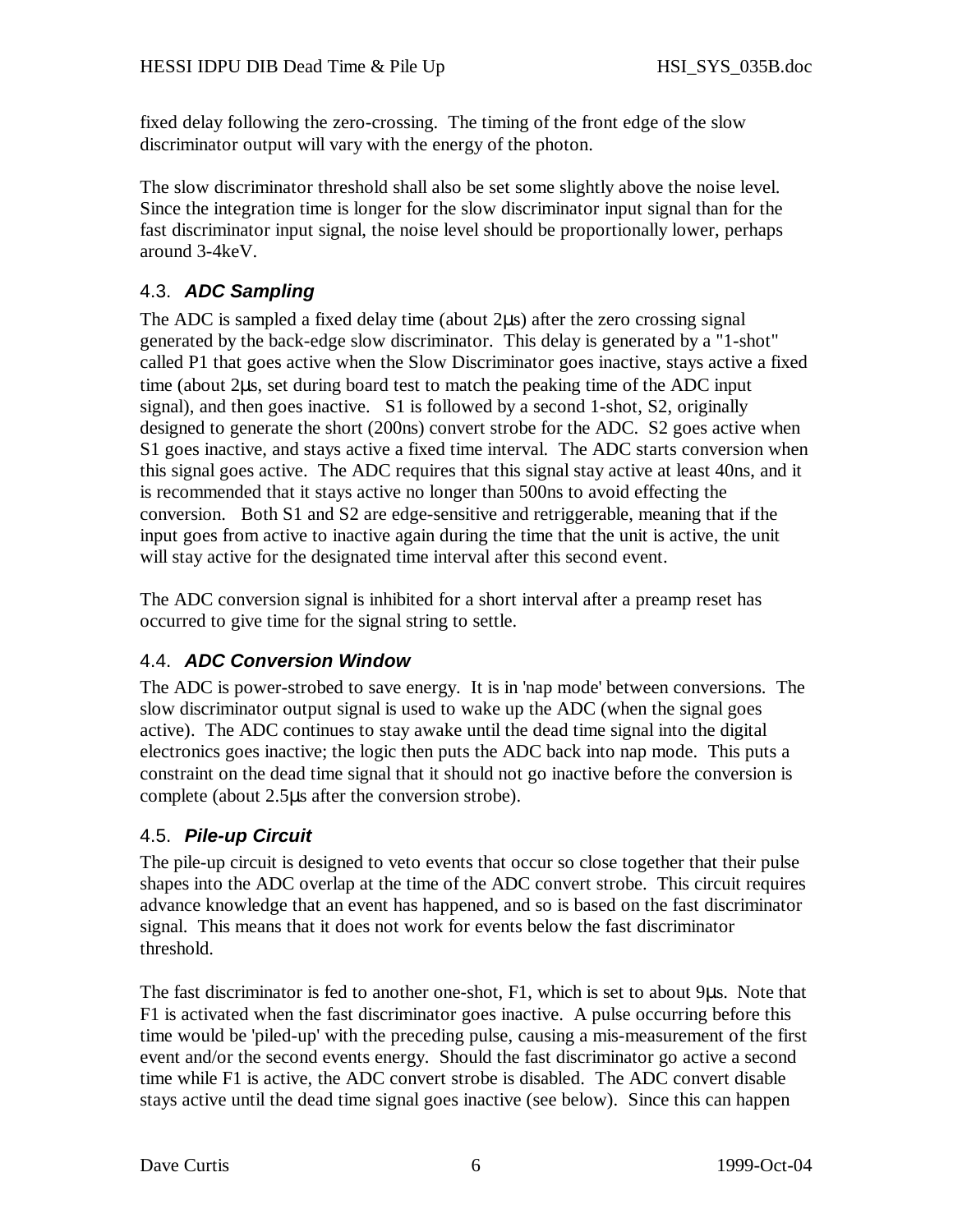before or after the convert strobe for the first event, you can get zero, one, or two events measured for two input events depending on how close they come together.

There is a short interval before F1 is activated during which two events will be counted as one; this is unavoidable, but kept as short as possible. This interval is approximately equal to the fast discriminator input pulse time (800ns), but has some energy dependence (pulses just exceeding the threshold can be detected closer together than pulses much greater that the threshold, since the signal must return back below the threshold and come back up again to be detected).

Pulses occurring between the time F1 goes active and the time of the ADC convert strobe for the first event shall cause both events to be vetoed.

Pulses occurring after the ADC convert strobe for the first event, but before F1 goes inactive, will cause only the second event to be vetoed.

F1 is also edge-sensitive and retriggerable, so that it will continue active for the set time following the most recent fast discriminator pulse.

## 4.6. *Low Energy Event Veto*

While you can't do pile-up rejection on events that are too low to fire the fast discriminator, you can ensure that a second event will not cause a second conversion if it occurs too close to the first. This provides an energy-independent dead-time for low energy events. Otherwise second events may or may not cause a conversion based on the relative energies and time interval between the two events (see Figure 2). There is no provision for this in the original circuit, but the proposed design achieves this by setting the Veto signal after the ADC convert signal. Any subsequent convert signal that occurs before the dead time signal goes inactive will be vetoed.

### 4.7. *Dead Time*

The dead time signal that is passed to the digital section to be measured is the logical OR of three signals; the slow channel dead time, the fast channel dead time, and the preamp reset inhibit signal.

### 4.7.1. Fast Dead Time

The pile-up rejection window, F1, is used to measure fast dead time.

### 4.7.2. Slow Dead Time

Slow dead time is measured as the logical OR of the output of the slow discriminator, S1, and S2.

### 4.7.3. Preamp Reset Inhibit

The preamp reset inhibit disables events that occur during the preamp reset time. It can optionally be set (using jumpers on the DIB board) by the other segment reset or overthreshold event signals.